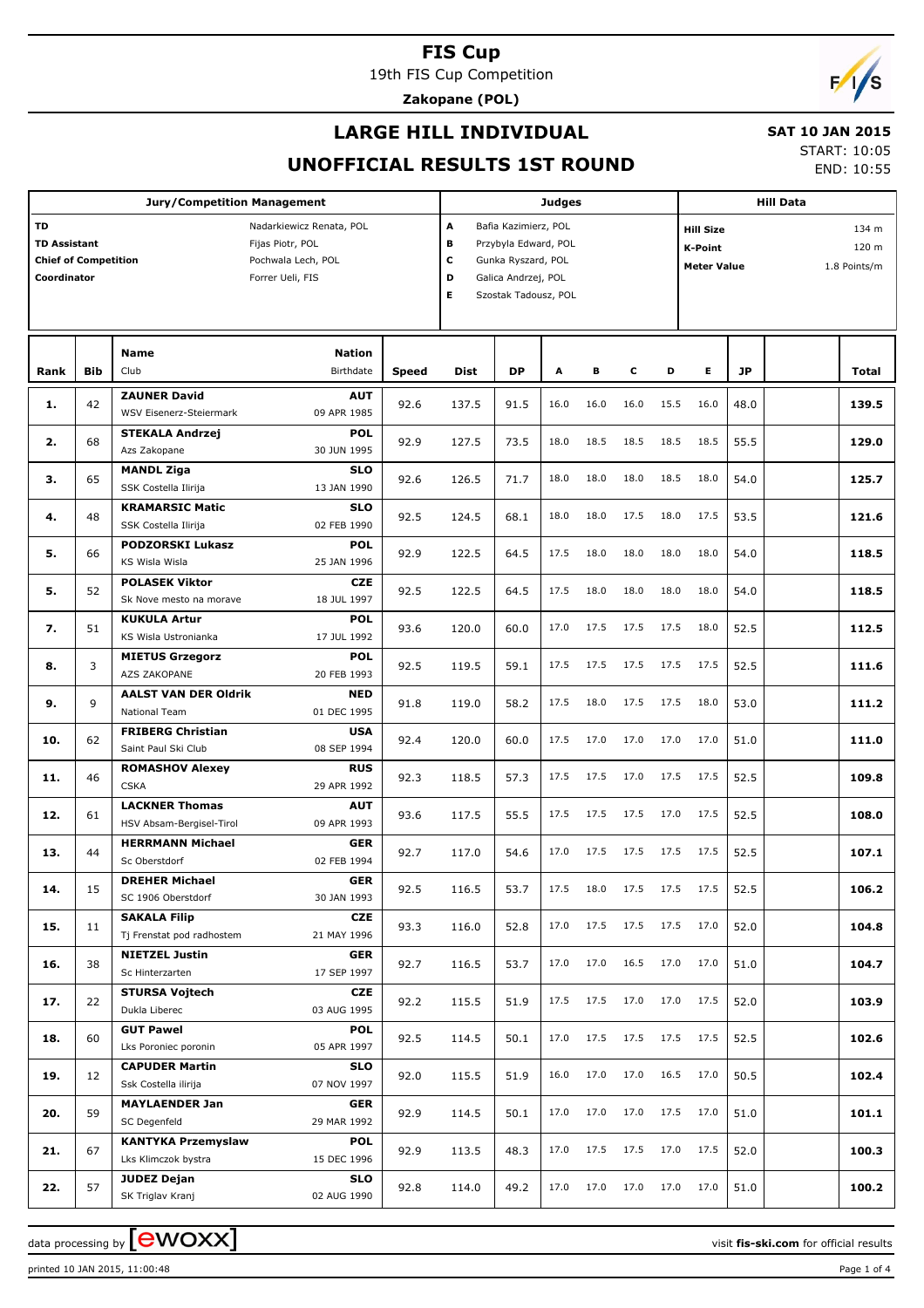19th FIS Cup Competition

**Zakopane (POL)**

## **LARGE HILL INDIVIDUAL**



## **UNOFFICIAL RESULTS 1ST ROUND**

START: 10:05

| ×<br>w |
|--------|
|--------|

|      |              | <b>Name</b><br><b>Nation</b>                                              |       |       |           |      |      |           |           |      |      |       |
|------|--------------|---------------------------------------------------------------------------|-------|-------|-----------|------|------|-----------|-----------|------|------|-------|
| Rank | <b>Bib</b>   | Club<br>Birthdate                                                         | Speed | Dist  | <b>DP</b> | Α    | в    | c         | D         | Е    | JP   | Total |
| 23.  | 14           | <b>HORST Florian</b><br><b>GER</b>                                        | 93.3  | 113.0 | 47.4      | 17.0 | 17.5 | 17.0      | 17.0      | 17.0 | 51.0 | 98.4  |
|      |              | SV Biberau<br>03 MAY 1990                                                 |       |       |           |      |      |           |           |      |      |       |
| 24.  | 30           | <b>SERETINEK Nejc</b><br><b>SLO</b>                                       | 92.1  | 112.0 | 45.6      | 17.0 | 17.5 | 17.5      | 17.5      | 17.5 | 52.5 | 98.1  |
|      |              | 30 SEP 1996<br>SSK Ilirija Ljubljana                                      |       |       |           |      |      |           |           |      |      |       |
| 25.  | 47           | <b>MICHALEK Jan</b><br><b>CZE</b>                                         | 92.8  | 112.5 | 46.5      | 17.0 | 17.0 | 16.5      | 17.0      | 17.0 | 51.0 | 97.5  |
|      |              | 22 MAY 1996<br>Tj Roznov pod radhostem                                    |       |       |           |      |      |           |           |      |      |       |
| 25.  | 36           | <b>WEISS Franz</b><br><b>GER</b><br>18 JUL 1996<br>SG Nickelhuette Aue    | 92.7  | 112.5 | 46.5      | 16.5 | 17.0 | 17.0      | 17.0      | 17.0 | 51.0 | 97.5  |
|      |              | <b>ORTNER Thomas</b><br><b>AUT</b>                                        |       |       |           |      |      |           |           |      |      |       |
| 27.  | 25           | 05 APR 1994<br>SG Klagenfurt                                              | 92.1  | 113.5 | 48.3      | 15.5 | 16.0 | 16.5      | 16.5      | 16.0 | 48.5 | 96.8  |
|      |              | <b>FRIEDRICH Tomas</b><br><b>CZE</b>                                      |       |       |           |      |      |           |           |      |      |       |
| 28.  | 41           | SK Jested Liberec<br>02 FEB 1995                                          | 92.3  | 112.5 | 46.5      | 16.5 | 17.0 | 16.5      | 16.5      | 17.0 | 50.0 | 96.5  |
|      |              | <b>JANOTA Konrad</b><br><b>POL</b>                                        |       |       |           |      |      |           |           |      |      |       |
| 29.  | 31           | 13 NOV 1994<br><b>SSR LZS Sokol Szczyrk</b>                               | 93.0  | 111.5 | 44.7      | 16.0 | 17.0 | 16.5      | 16.5      | 17.0 | 50.0 | 94.7  |
| 30.  | 40           | <b>GASIENICA Andrzei</b><br><b>POL</b>                                    | 92.2  | 111.0 | 43.8      | 17.0 | 17.0 | 16.5      | 17.0      | 16.5 | 50.5 | 94.3  |
|      |              | 04 NOV 1993<br>TS Wisla Zakopane                                          |       |       |           |      |      |           |           |      |      |       |
| 31.  | 23           | <b>BENEDIK Matic</b><br><b>SLO</b>                                        | 92.7  | 111.0 | 43.8      | 16.5 | 17.0 | 16.5      | 17.0      | 16.5 | 50.0 | 93.8  |
|      |              | 03 MAR 1993<br>SSK Alpina Ziri                                            |       |       |           |      |      |           |           |      |      |       |
| 32.  | 56           | <b>MENZ Florian</b><br><b>GER</b>                                         | 93.3  | 109.0 | 40.2      | 15.5 | 16.5 | 16.5      | 16.5      | 16.5 | 49.5 | 89.7  |
|      |              | 12 SEP 1994<br>SC Steinbach- Hallenberg                                   |       |       |           |      |      |           |           |      |      |       |
| 33.  | 32           | <b>VESELOV Denis</b><br><b>RUS</b><br>03 FEB 1991                         | 91.3  | 108.5 | 39.3      | 16.5 | 17.0 | 17.0      | 16.5      | 16.5 | 50.0 | 89.3  |
|      |              | <b>BYRT Tomasz</b><br>POL                                                 |       |       |           |      |      |           |           |      |      |       |
| 34.  | 35           | 25 JAN 1993<br>KS Wisla Ustronianka                                       | 91.8  | 108.0 | 38.4      | 16.5 | 17.0 | 16.5      | 16.5      | 16.5 | 49.5 | 87.9  |
|      |              | <b>KADLEC Milos</b><br><b>CZE</b>                                         |       |       |           |      |      |           |           |      |      |       |
| 35.  | 27           | 26 NOV 1992<br>Skl Nove mesto na morave                                   | 91.5  | 108.0 | 38.4      | 16.5 | 16.0 | 16.0      | 16.5      | 16.0 | 48.5 | 86.9  |
|      |              | <b>HOLIK Frantisek</b><br><b>CZE</b>                                      |       |       |           |      |      |           |           |      |      |       |
| 36.  | 43           | 23 OCT 1998<br>Lsk Lomnice nad popelkou                                   | 91.6  | 107.0 | 36.6      | 16.5 | 16.5 | 16.5      | 16.5      | 16.5 | 49.5 | 86.1  |
| 37.  | 54           | <b>BUZESCU PURICE Constantin Rober</b><br><b>ROU</b>                      | 93.1  | 108.0 | 38.4      | 15.5 | 16.5 | 15.5      | 16.0      | 15.5 | 47.0 | 85.4  |
|      |              | 19 JUN 1997<br>Css brasovia                                               |       |       |           |      |      |           |           |      |      |       |
| 38.  | 21           | <b>PASICHNYK Viktor</b><br><b>UKR</b>                                     | 92.6  | 106.5 | 35.7      | 16.0 | 16.5 | 16.0      | 16.0      | 16.5 | 48.5 | 84.2  |
|      |              | 02 DEC 1992<br>Kremenets                                                  |       |       |           |      |      |           |           |      |      |       |
| 39.  | 10           | <b>TADIC Saso</b><br><b>SLO</b>                                           | 92.8  | 105.5 | 33.9      | 16.5 | 15.5 | 16.0      | 16.0      | 16.0 | 48.0 | 81.9  |
|      |              | 02 JAN 1988<br>SSK Ljubno BTC<br><b>WEIGEL Cedrik</b><br>GER              |       |       |           |      |      |           |           |      |      |       |
| 40.  | 17           | SG Nickelhuette Aue<br>15 DEC 1998                                        | 92.4  | 104.0 | 31.2      | 16.0 |      | 16.5 16.0 | 16.5 16.5 |      | 49.0 | 80.2  |
|      |              | <b>KOT Jakub</b><br><b>POL</b>                                            |       |       |           |      |      |           |           |      |      |       |
| 41.  | 58           | AZS Zakopane<br>19 JAN 1990                                               | 91.6  | 103.5 | 30.3      | 16.5 | 16.5 | 16.5      | 16.5      | 16.5 | 49.5 | 79.8  |
|      |              | <b>TESOVNIK Jaka</b><br><b>SLO</b>                                        |       |       |           |      |      |           |           |      |      |       |
| 42.  | 34           | 29 DEC 1992<br>SSK Ljubno BTC                                             | 91.6  | 103.5 | 30.3      | 16.0 | 16.0 | 16.0      | 16.0      | 16.0 | 48.0 | 78.3  |
| 43.  | 63           | <b>PRISLIC Ernest</b><br><b>SLO</b>                                       |       |       |           | 16.0 | 16.5 | 16.0      | 16.0      | 16.0 | 48.5 | 77.9  |
|      |              | 30 SEP 1993<br>SK Zagorje                                                 | 92.3  | 103.0 | 29.4      |      |      |           |           |      |      |       |
| 44.  | 24           | <b>SCHULTHEISS Richard</b><br><b>GER</b>                                  | 92.0  | 103.0 | 29.4      | 15.5 | 16.0 | 15.5      | 16.0      | 16.0 | 47.5 | 76.9  |
|      |              | 05 APR 1998<br>SG Nickelhuette Aue                                        |       |       |           |      |      |           |           |      |      |       |
| 45.  | $\mathbf{1}$ | <b>SKUPIEN Damian</b><br><b>POL</b>                                       | 91.9  | 102.0 | 27.6      | 16.0 | 16.0 | 16.0      | 16.0      | 16.5 | 48.0 | 75.6  |
|      |              | 21 SEP 1999<br>Ts Wisla zakopane                                          |       |       |           |      |      |           |           |      |      |       |
| 46.  | 5            | <b>KRUPA Dawid</b><br><b>POL</b><br>Ss-R Lzs sokol szczyrk<br>19 JAN 1998 | 92.5  | 101.5 | 26.7      | 16.0 | 16.5 | 16.0      | 16.0      | 16.0 | 48.0 | 74.7  |
|      |              | <b>HAUPT Alexander</b><br><b>USA</b>                                      |       |       |           |      |      |           |           |      |      |       |
| 47.  | 45           | 06 SEP 1988<br><b>UOP Sports Clubs</b>                                    | 92.0  | 100.5 | 24.9      | 16.0 | 16.5 | 16.0      | 16.0      | 16.0 | 48.0 | 72.9  |
|      |              | <b>LASOTA Damian</b><br>CZE                                               |       |       |           |      |      |           |           |      |      |       |
| 48.  | 19           | 11 MAY 1997<br>TJ Trinec                                                  | 92.4  | 99.0  | 22.2      | 16.0 | 16.0 | 16.0      | 15.5      | 16.0 | 48.0 | 70.2  |

printed 10 JAN 2015, 11:00:48 Page 2 of 4

data processing by **CWOXX**  $\blacksquare$ 

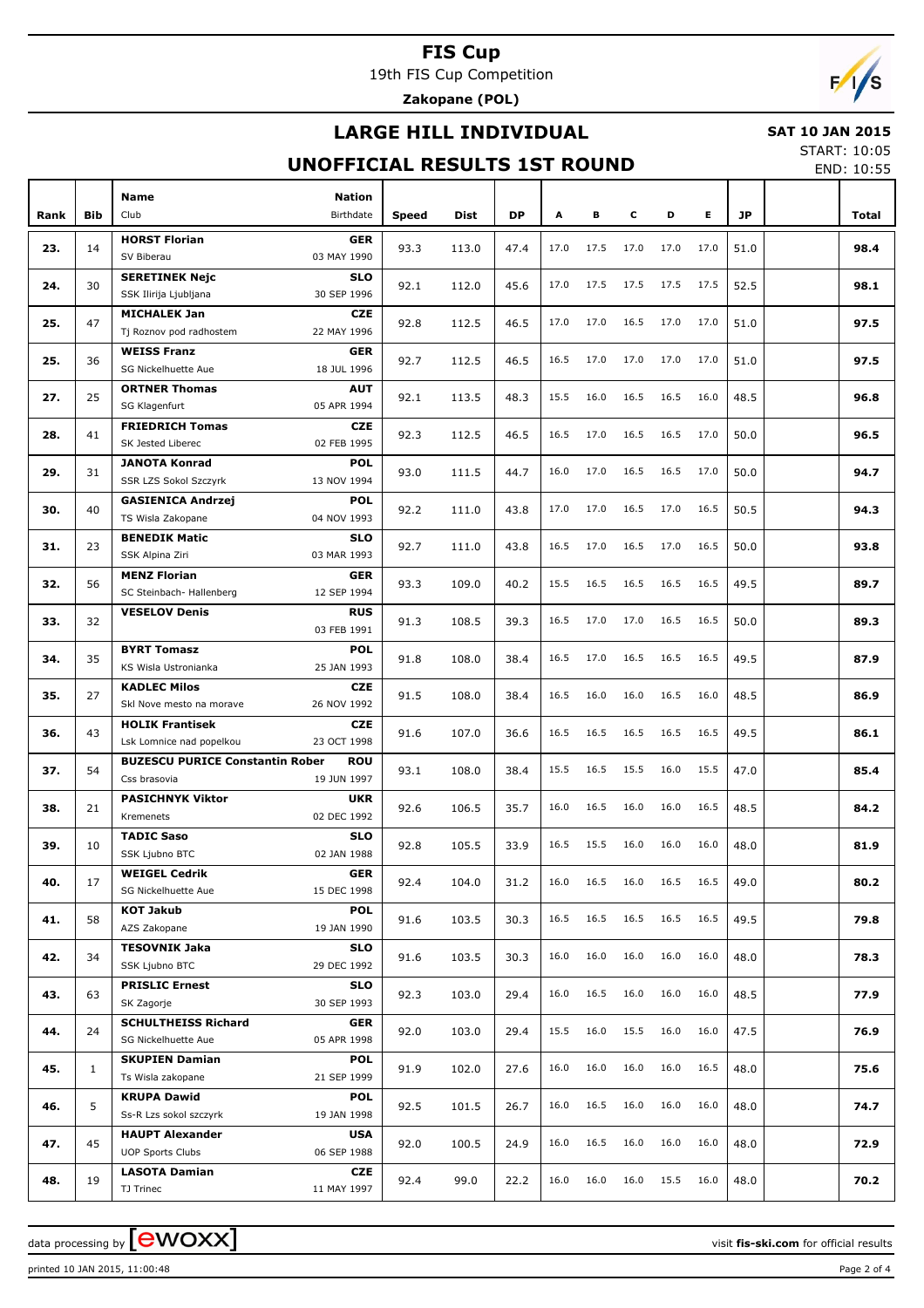19th FIS Cup Competition

**Zakopane (POL)**

## **LARGE HILL INDIVIDUAL**

#### **SAT 10 JAN 2015**

## **UNOFFICIAL RESULTS 1ST ROUND**

START: 10:05

|      |                |                                                             | <b>UNOFFICIAL RESULTS 1ST ROUND</b> |              |             |           |      |      |      |      |      |           | END: 10:55 |
|------|----------------|-------------------------------------------------------------|-------------------------------------|--------------|-------------|-----------|------|------|------|------|------|-----------|------------|
|      |                | <b>Name</b>                                                 | <b>Nation</b>                       |              |             |           |      |      |      |      |      |           |            |
| Rank | <b>Bib</b>     | Club                                                        | Birthdate                           | <b>Speed</b> | <b>Dist</b> | <b>DP</b> | A    | в    | c    | D    | E.   | <b>JP</b> | Total      |
| 49.  | 28             | <b>SHUVALOV Alexander</b>                                   | <b>RUS</b><br>30 NOV 1992           | 92.0         | 98.5        | 21.3      | 16.0 | 16.0 | 15.5 | 15.0 | 14.5 | 46.5      | 67.8       |
| 50.  | 64             | <b>JARZABEK Dawid</b><br>TS Wisla Zakopane                  | <b>POL</b><br>03 MAR 1999           | 91.9         | 97.5        | 19.5      | 16.0 | 16.0 | 16.0 | 16.0 | 16.0 | 48.0      | 67.5       |
| 51.  | 55             | <b>ANTONISSEN Lars</b><br><b>National Team</b>              | <b>NED</b><br>31 JUL 1995           | 93.7         | 100.5       | 24.9      | 14.0 | 15.0 | 14.0 | 14.0 | 14.5 | 42.5      | 67.4       |
| 52.  | 33             | <b>PASICHNYK Stepan</b><br>Kremenets ski school             | <b>UKR</b><br>09 JAN 1998           | 92.2         | 99.0        | 22.2      | 15.0 | 14.5 | 15.0 | 14.5 | 14.5 | 44.0      | 66.2       |
| 53.  | 6              | <b>URBAS Tymoteusz</b><br>Azs Zakopane                      | <b>POL</b><br>15 AUG 1996           | 92.1         | 97.5        | 19.5      | 15.5 | 15.5 | 14.5 | 14.5 | 16.0 | 45.5      | 65.0       |
| 54.  | $\overline{7}$ | <b>MURAVITSKI Aliaksei</b>                                  | <b>BLR</b><br>19 JUL 1992           | 93.4         | 94.5        | 14.1      | 15.5 | 16.0 | 15.5 | 15.0 | 20.0 | 47.0      | 61.1       |
| 55.  | 13             | <b>BALANDA Ruslan</b><br>Kremenets Ski School               | <b>UKR</b><br>26 DEC 1992           | 92.1         | 93.5        | 12.3      | 15.5 | 15.5 | 15.5 | 15.5 | 16.0 | 46.5      | 58.8       |
| 56.  | 39             | <b>SHISHKIN Vadim</b><br>Nishniy Tagil                      | <b>RUS</b><br>02 NOV 1995           | 91.3         | 93.5        | 12.3      | 15.0 | 15.0 | 15.0 | 14.5 | 15.0 | 45.0      | 57.3       |
| 57.  | 37             | <b>KOJZAR Mateusz</b><br>Ks Wisla ustronianka               | <b>POL</b><br>14 OCT 1994           | 91.8         | 92.5        | 10.5      | 15.5 | 15.5 | 15.5 | 15.0 | 15.5 | 46.5      | 57.0       |
| 58.  | $\overline{2}$ | <b>BUKOWSKI Lukasz</b><br>Ts Wisla zakopane                 | <b>POL</b><br>20 MAR 1997           | 91.9         | 94.5        | 14.1      | 14.0 | 14.0 | 13.5 | 14.5 | 14.5 | 42.5      | 56.6       |
| 59.  | 29             | <b>KALINCHUK Andriy</b><br>Verkhovyna Ski School            | <b>UKR</b><br>03 DEC 1995           | 91.8         | 93.5        | 12.3      | 14.5 | 14.5 | 13.5 | 14.0 | 15.0 | 43.0      | 55.3       |
| 60.  | 16             | YAKIBYUK Igor<br>Verkhovyna                                 | <b>UKR</b><br>02 JAN 1995           | 92.3         | 91.0        | 7.8       | 15.5 | 15.5 | 15.5 | 15.5 | 15.5 | 46.5      | 54.3       |
| 61.  | 50             | <b>TATU Robert Valentin</b><br>CS Dinamo                    | <b>ROU</b><br>03 JUL 1996           | 91.1         | 90.5        | 6.9       | 15.0 | 15.0 | 15.0 | 14.0 | 15.0 | 45.0      | 51.9       |
| 62.  | 26             | <b>KUSHNIRCHUK Mykola</b><br>Vorokhta Ski school            | <b>UKR</b><br>15 OCT 1999           | 91.1         | 88.5        | 3.3       | 15.0 | 15.0 | 15.0 | 15.0 | 14.5 | 45.0      | 48.3       |
| 63.  | 53             | <b>OBERMAYR Johannes</b><br>Nordic Skiteam Salzkammergut-Ob | <b>AUT</b><br>19 MAR 1993           | 93.0         | 91.0        | 7.8       | 13.5 | 13.5 | 13.0 | 13.5 | 13.0 | 40.0      | 47.8       |
| 64.  | 8              | <b>DODYUK Vitalii</b><br>Verkhovyna                         | <b>UKR</b><br>23 MAR 1993           | 92.1         | 87.0        | 0.6       | 15.0 | 14.5 | 15.0 | 15.0 | 15.5 | 45.0      | 45.6       |
| 65.  | 18             | <b>VASKUL Andriy</b><br>Vorokhta Ski school                 | <b>UKR</b><br>01 APR 1999           | 91.3         | 77.0        | $-17.4$   | 13.0 | 13.0 | 13.0 | 13.5 | 13.5 | 39.5      | 22.1       |

| Did not start |                           |  |
|---------------|---------------------------|--|
| <b>Bib</b>    | <b>Name</b>               |  |
|               | GASIENICA LASKOWY Bartosz |  |

|            | <b>Disqualified</b> |           |  |  |  |  |  |  |  |  |  |  |
|------------|---------------------|-----------|--|--|--|--|--|--|--|--|--|--|
| <b>Bib</b> | <b>Name</b>         | Reason    |  |  |  |  |  |  |  |  |  |  |
| 20         | DOLEZEL Dusan       | SCE4 Suit |  |  |  |  |  |  |  |  |  |  |
| 49         | MEZNAR Mitja        | SCE4 Suit |  |  |  |  |  |  |  |  |  |  |

|           | <b>Weather Information</b> |      |      |                 |        |              |     |  |  |  |  |  |  |  |
|-----------|----------------------------|------|------|-----------------|--------|--------------|-----|--|--|--|--|--|--|--|
|           |                            | Snow | Air  | <b>Humidity</b> |        | Wind $[m/s]$ |     |  |  |  |  |  |  |  |
|           | Weather                    | [°C] | [°C] | [%]             | Min    | Avg          | Max |  |  |  |  |  |  |  |
| 1st round | rainy                      | - 1  |      | 90              | $-1.5$ | $-0.3$       | 1.0 |  |  |  |  |  |  |  |

data processing by **CWOXX**  $\blacksquare$ 

printed 10 JAN 2015, 11:00:48 Page 3 of 4